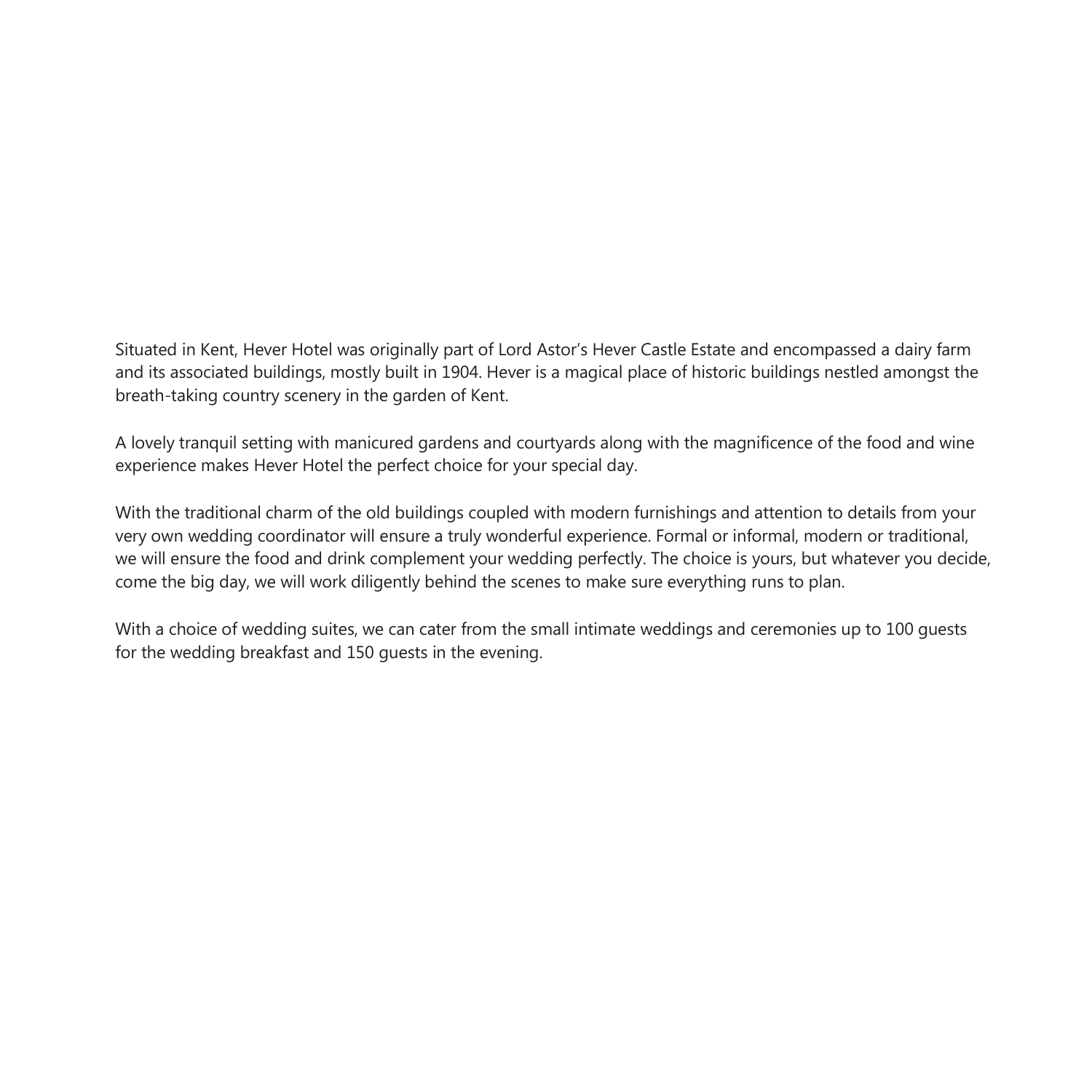The wedding day

Planning and coordination of your day is administered at Hever Hotel. This includes greeting you and your guests on arrival and liaising with your photographer, florist, band etc. Relax as the Master of ceremony keeps your guests in the right place at the right time, announces dinner, speeches and undertakes any other requests you require.

Guest arrival is usually accompanied by a glass of Champagne, this can be combined with bottled beers, cocktails or other drinks you wish.

Evening celebrations normally begin around 7.30pm so any evening guests should arrive at this time. Allowing for late arrivals it is usual to start with the Bride & Grooms first dance at 8.15pm.

Close of celebrations is midnight for Hever Hotel licensing with guests departing thereafter. Residents can continue with their celebrations in the hotel bar until the early hours. Hever Hotel can assist with arranging taxis to get your guests to their onward destination.

Menus & drinks packages

These can be used as sample menus and drinks packages, we can tailor make a menu to suit your day perfectly.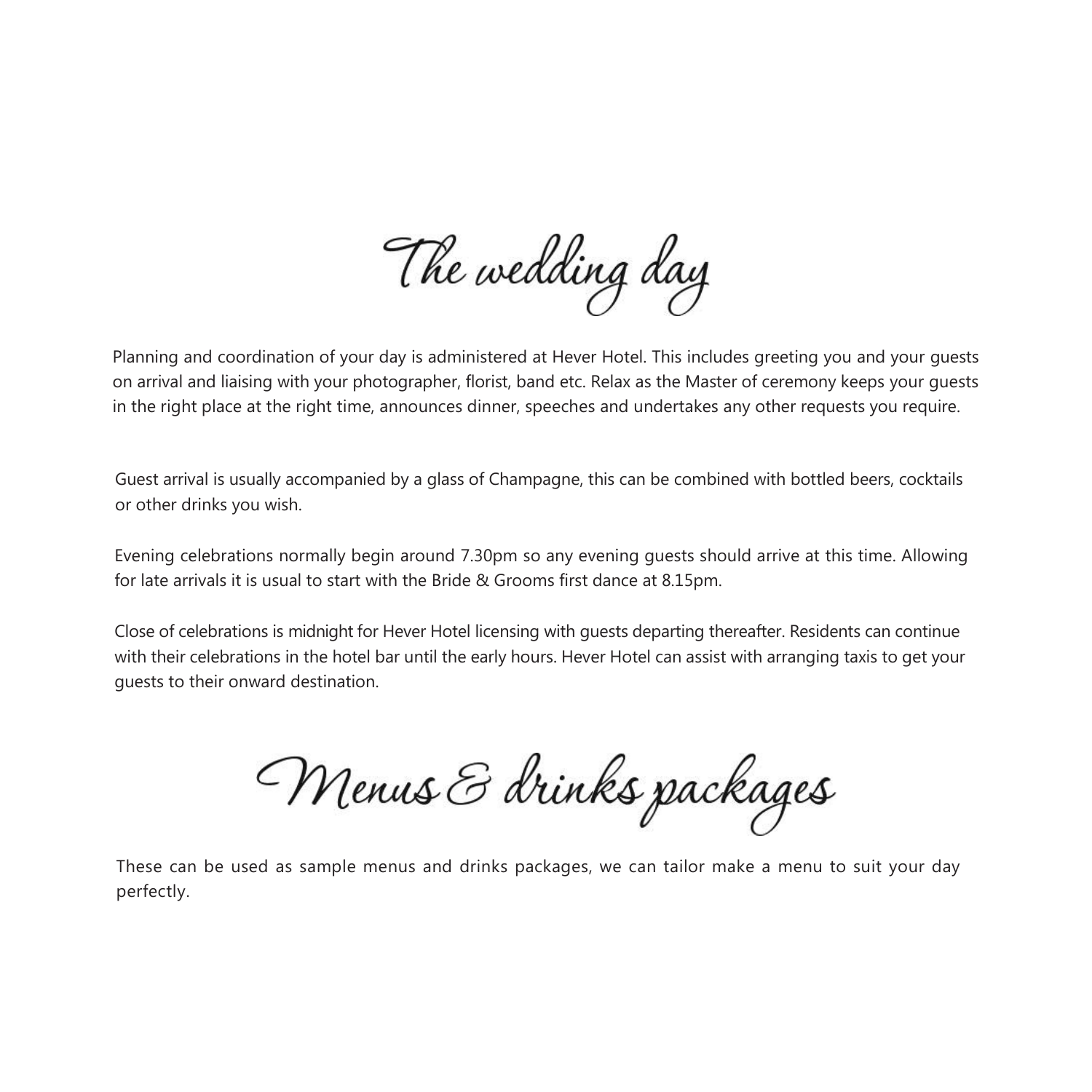The ceremony

We do have a license to hold ceremonies within the hotel and depending on your quest list we can accommodate up to 100 in the Anne Boleyn and Hever suites before it is transformed for the wedding breakfast. For smaller intimate weddings, the Loft with original wooden beams would be ideal with views over the grounds.

The food & drink

Here at Hever Hotel we rely heavily on fresh and seasonal produce and pride ourselves on the local products we use. We have set menus however; these can be tailor-made to your wishes and can just be a guide to help design the menu that makes your day unique and special. We would be delighted to arrange a meeting with our Head Chef to fulfil your desired menu.

Wine is at the heart of Hever Hotel and we offer an impressive array of wines for you to choose from. We do offer drinks packages; however our team is always on hand should you wish to deviate from this. A meeting can be arranged to ensure that the best wine is matched with the menu you have created.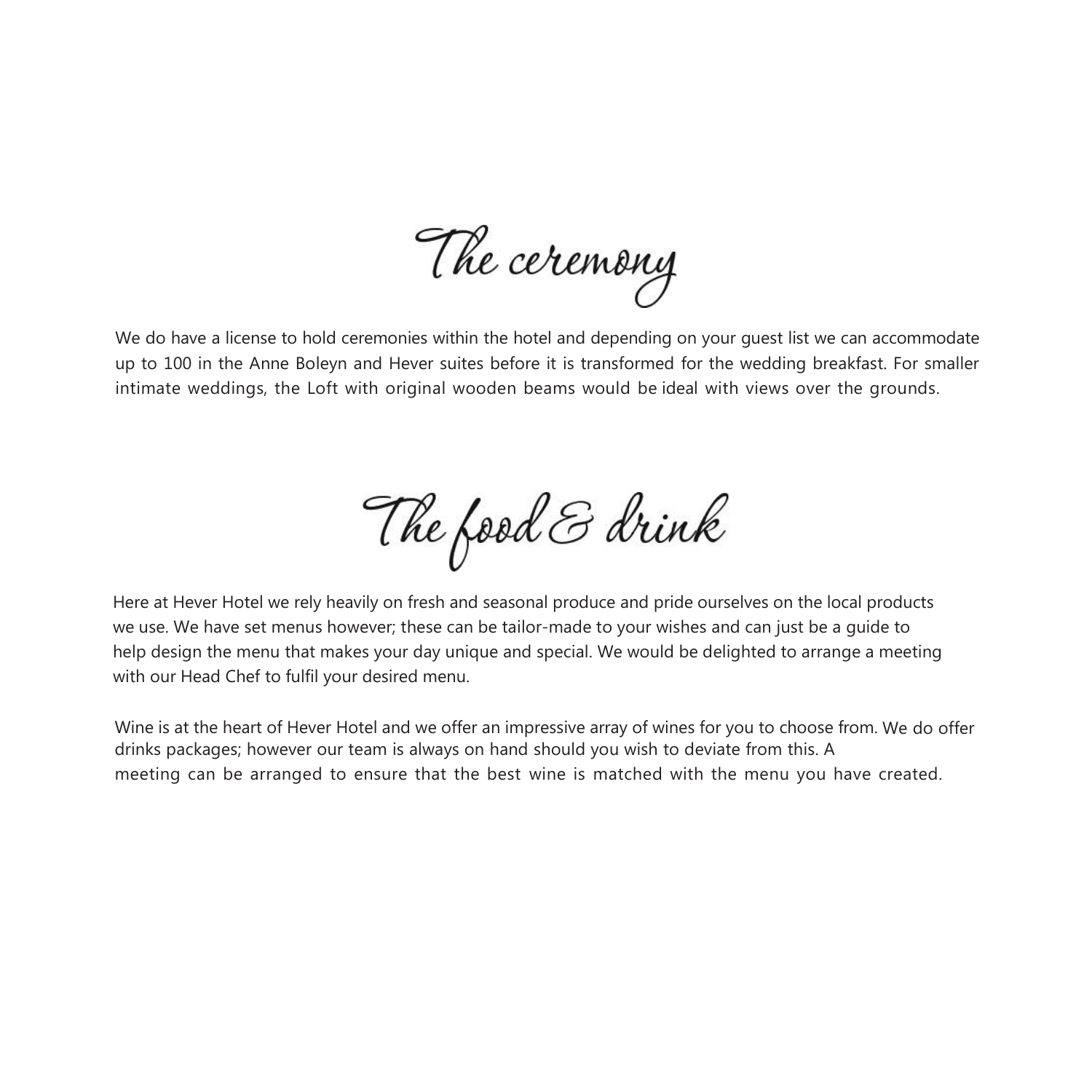Accommodation

Hever Hotel has 85 stylish bedrooms which include Classic, Executive and four poster bedrooms, all with en suite bathrooms, flat screen TV's and much more. In addition, we have our lovely woodland cottage which has three separate double bedrooms making it ideal for the main bridal party to stay the night before and get prepared for the big day.

Our bedroom accommodation is separated into 5 different buildings, all of them part of the original Hever Castle estate and each one can provide exclusive areas on your wedding day at no additional cost. We can offer these rooms if available at a favourable rate and further rooms can be added and pricing discussed if required.

It is advisable to reserve any bedrooms that may be required at the time of booking as all our accommodation is subject to availability.

Check in time is 3pm, early check-in cannot be guaranteed. If guests require access to their room, we would advise to also book the evening prior to the wedding.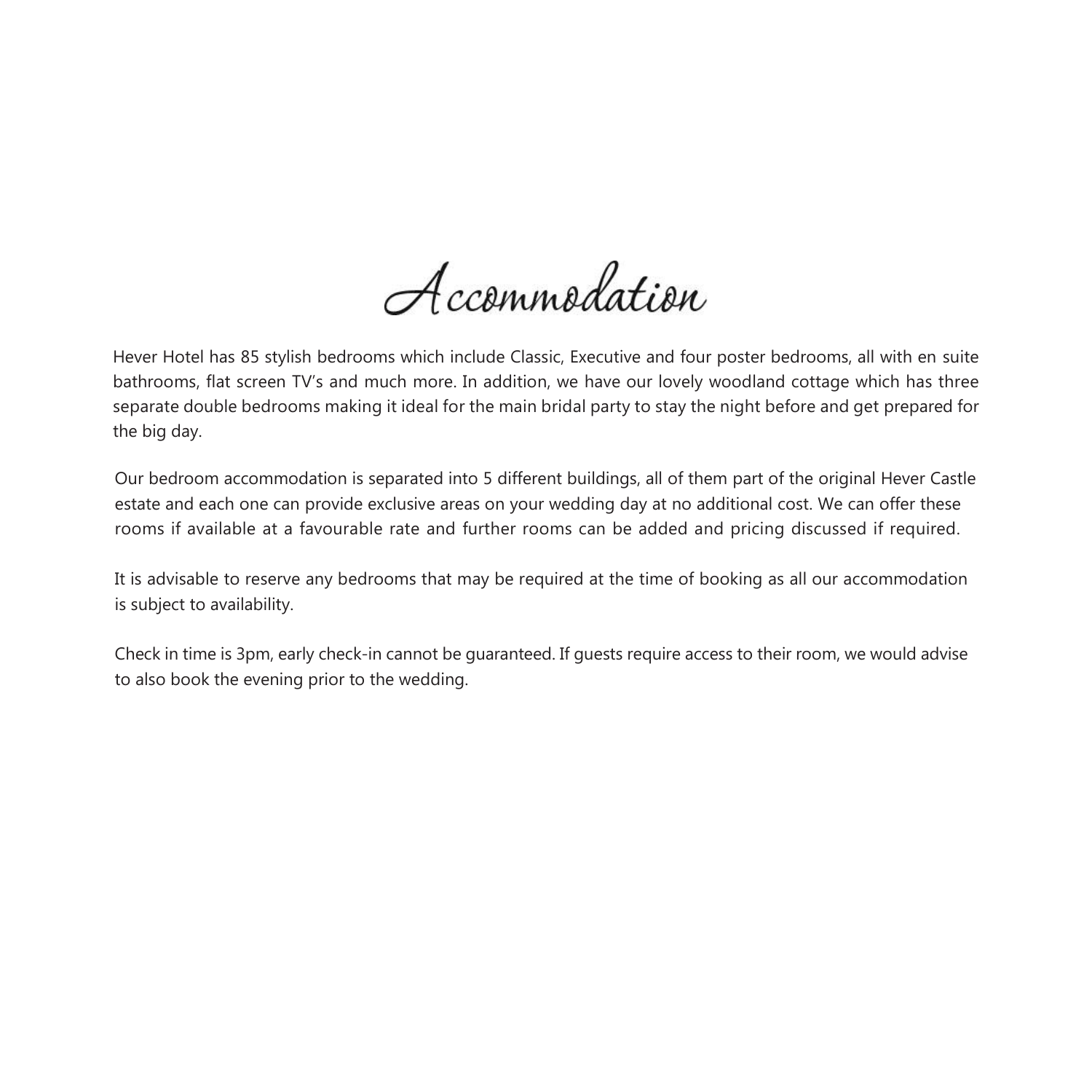Exclusive use

You may wish to consider the option of exclusive use of Hever Hotel. This would allow you and your guests to use the hotel and gardens with no other guests in sight. An exclusive use wedding allows you to create your dream day with endless possibilities from Jazz Bands to Cocktail bars, Champagne lounges, roulette table, whatever your wildest dreams may be, let us help you make them reality.

We would be delighted to prepare a quote for this if desired.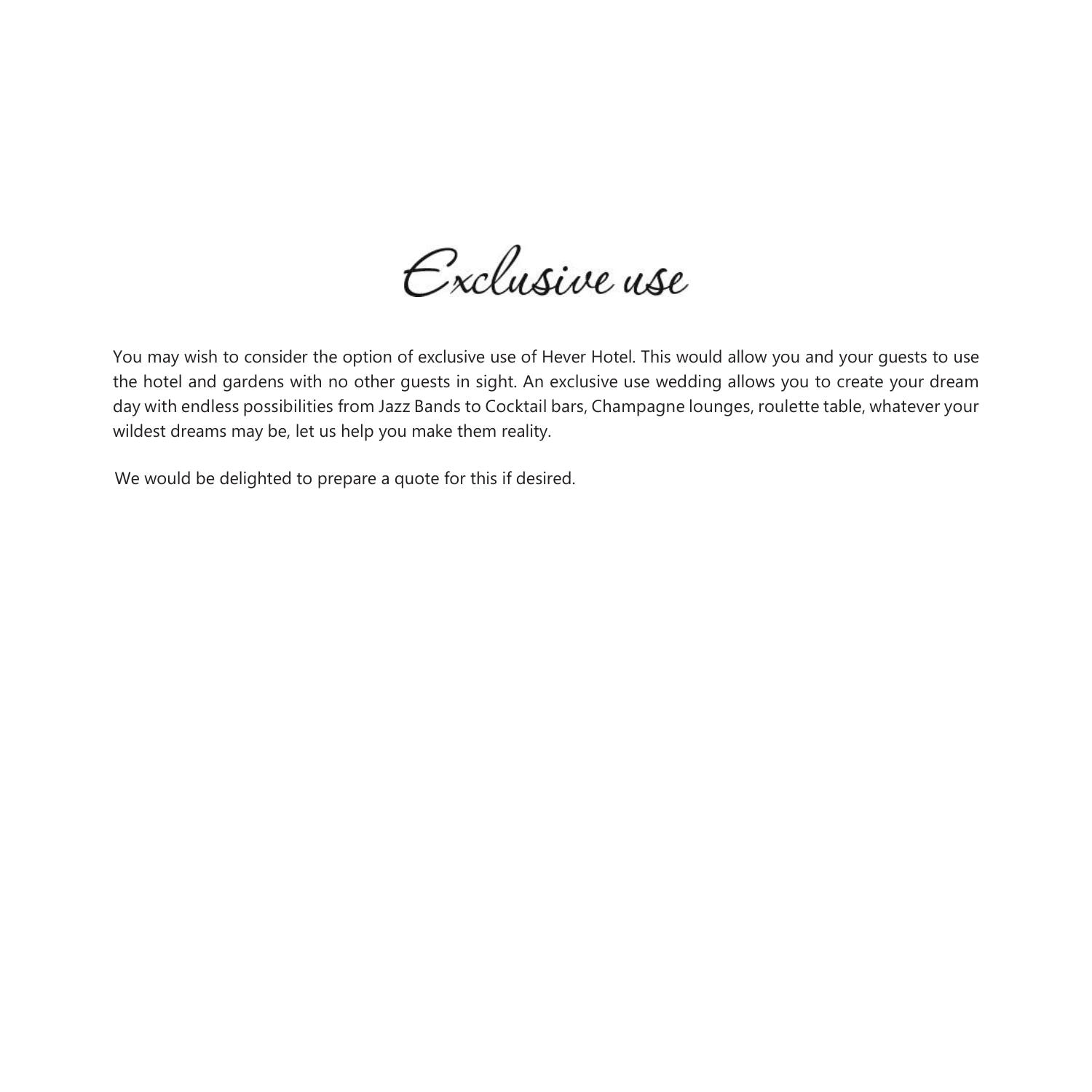Drinks packages

Package 1 - £20.00 per person

Glass of sparkling wine Half a bottle of house wine Glass of sparkling wine for the toast

Glass of champagne Half a bottle of house wine Glass of champagne for toast Half a bottle of mineral water

# Package 2 - £29.50 per person Package 3 - £36.50 per person

Glass of rose champagne Half a bottle of house wine Glass of rose champagne for toast Half a bottle of mineral water

Additional drinks options are available and a bespoke package can be made.

These drink packages are based on our banqueting house wine, banqueting sparkling wine and banqueting Champagne. Should you wish to select other wines or drinks these can be available at a supplement.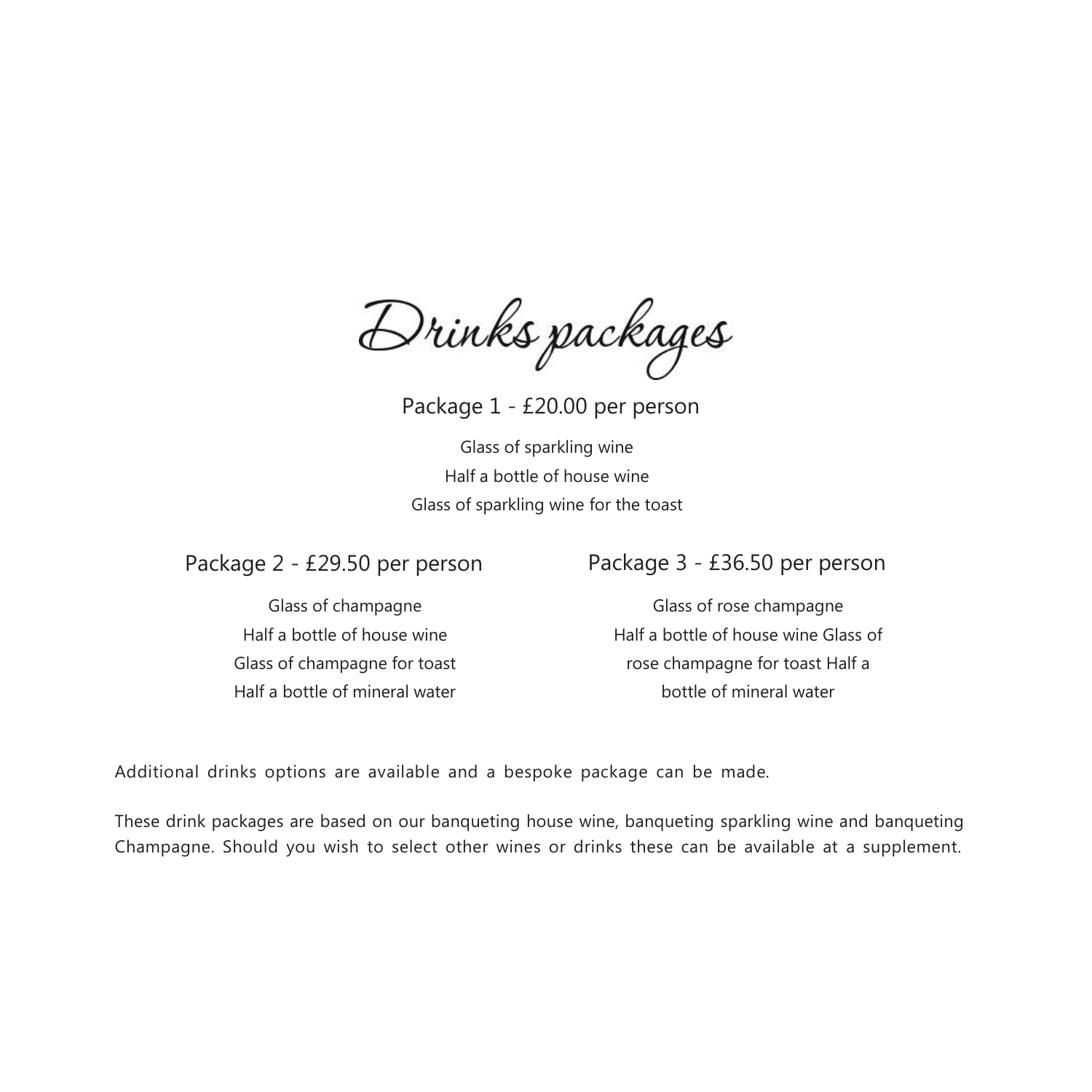Canapé selection

Choice of 3 for £7.50 per person or 4 for £9.00 per person

Chicken liver parfait

Warm duck rillettes

Serano teruel ham D.O.P

Smoked salmon & cucumber blini

Pan fried crab cakes, salsa rosa

Roast bacon tiger prawns

Broccoli & blue cheese quiche

Manchega & tomato bruschetta

Tempura courgette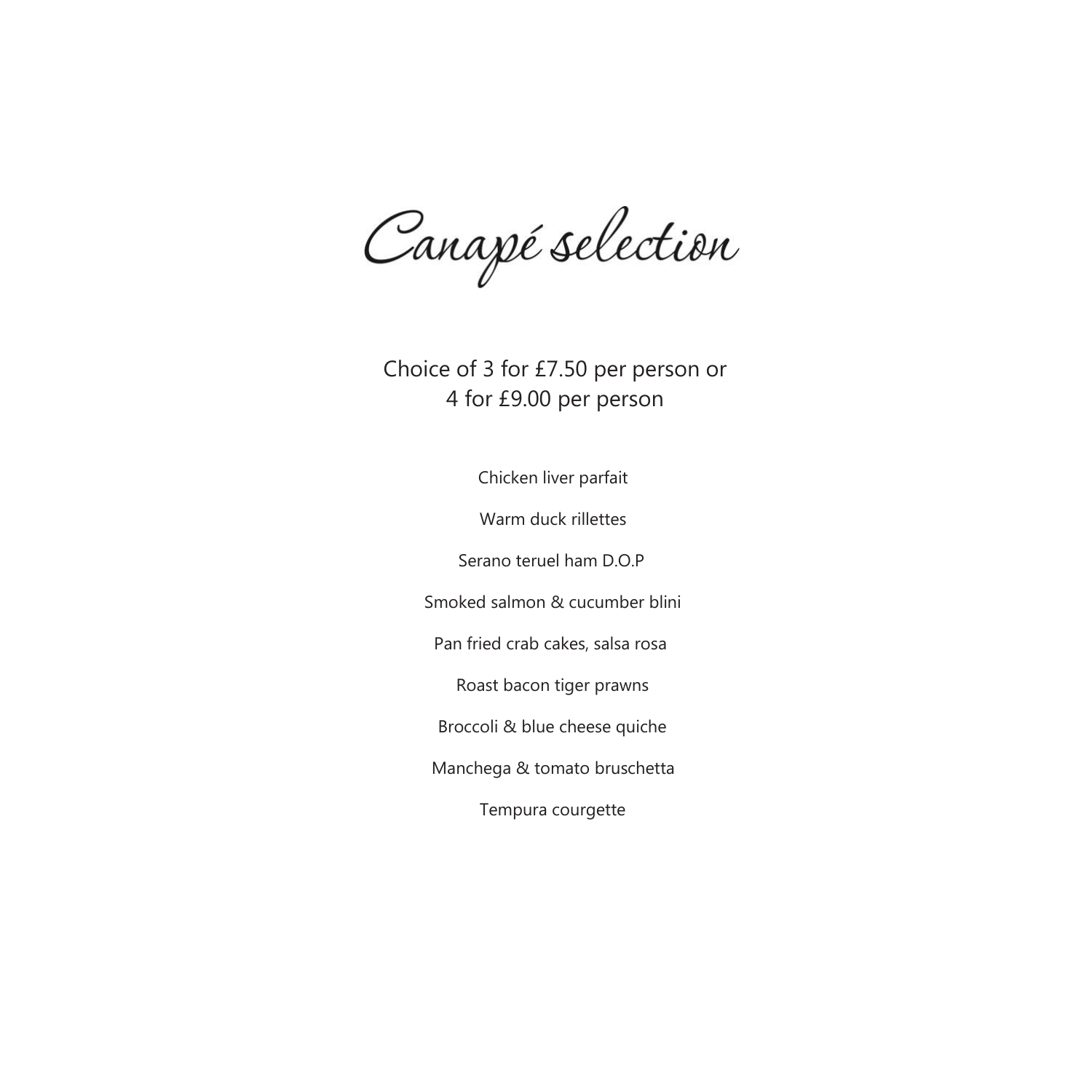Wedding breakfast menus

3 course menu - £37.50 per person

Sweet potato and roasted red pepper soup, citrus crème fraiche Assiette of smoked salmon, dill and cucumber relish, horseradish mayonnaise Smoked duck pate, fig chutney, toasted brioche Chicken Provencal terrine, thyme crouton, mooli and watercress salsa Pineapple and melon carpaccio, melon sorbet and strawberry dressing

Salmon en croute, baby vegetables, herb crushed potatoes and champagne and tarragon sauce Roast supreme of corn-fed chicken, carrot and vanilla puree, fondant potato, sautéed leeks and thyme jus Pink peppercorn and rosemary crusted pork fillet, poached pear, black pudding mash, cider sauce Red wine braised beef daube, colcannon cake, seasonal vegetables Pumpkin, crispy sage and amoretti crust risotto

> Dark chocolate and pistachio tart and mascarpone Traditional crème brulée and lavender shortbread rounds Vanilla panna cotta, champagne sorbet and tuile biscuit Sticky toffee pudding, butterscotch sauce and Madagascan vanilla ice cream Fresh fruit pavlova with crème Chantilly

> > Freshly ground coffee or tea Homemade fudge

Selection of continental and British cheese Additional £7.50 per person

Please select one dish from each course for your preferred menu & a vegetarian alternative if required. We can cater for special dietary requirements. Please note if you would prefer to amend any of the menus or create a bespoke menu, do let us know.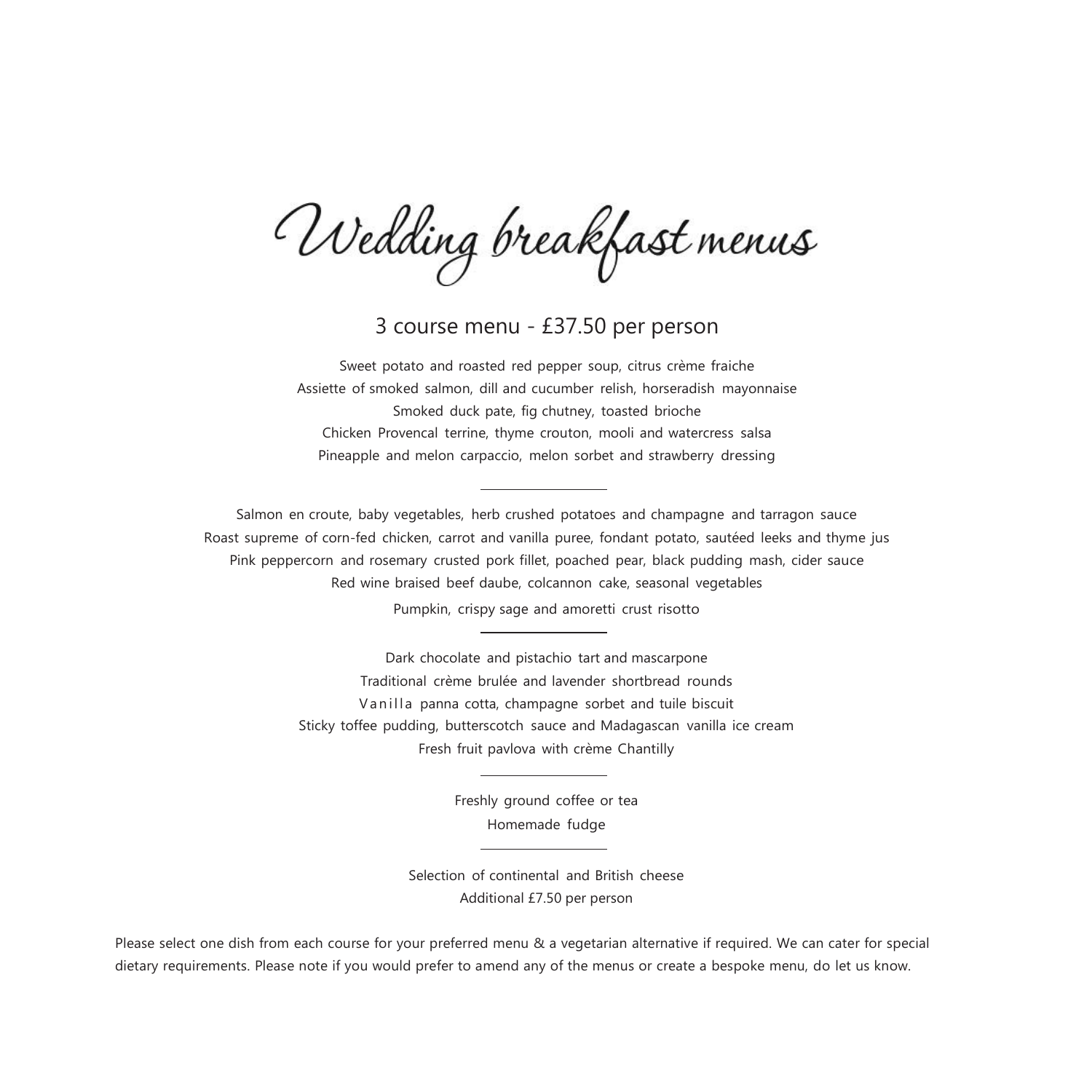Wedding breakfast menus

3 course menu - £42.50 per person

Pea, spinach and broad bean velouté, truffle oil Smoked halibut nicoise salad, crayfish tempura Beef carpaccio, pickled mushrooms, baby rocket salad, Cumberland reduction Beetroot and whisky cured salmon, citrus crème fraiche, toasted pumpernickel Wild mushroom and gruyere tart and herb salad

Roast breast of Gressingham duck, root vegetable gratin, red wine reduction Traditional roast sirloin of beef, fondant potato, Yorkshire pudding, seasonal vegetables, p a n j u i c e s Pan fried seabass, basil crushed potatoes, anchovy crust and sauce verge Roast rump of lamb, fondant potato, vegetables, rosemary and garlic jus Roast cherry tomato and spinach tartlet, aubergine caviar, red pepper coulis

Chocolate praline délice, white chocolate, Chantilly cream Mixed fruit tart, heather honey mascarpone Raspberry heart shortbread on a pool of sweet sauces Whisky and honey panna cotta, fresh raspberries, oatmeal caramel, raspberry sorbet Maple and brioche bread and butter pudding, pecan ice cream

> Freshly ground coffee or tea Petit fours

Selection of continental and British cheese Additional £7.50 per person

Please select one dish from each course for your preferred menu & a vegetarian alternative if required. We can cater for special dietary requirements. Please note if you would prefer to amend any of the menus or create a bespoke menu, do let us know.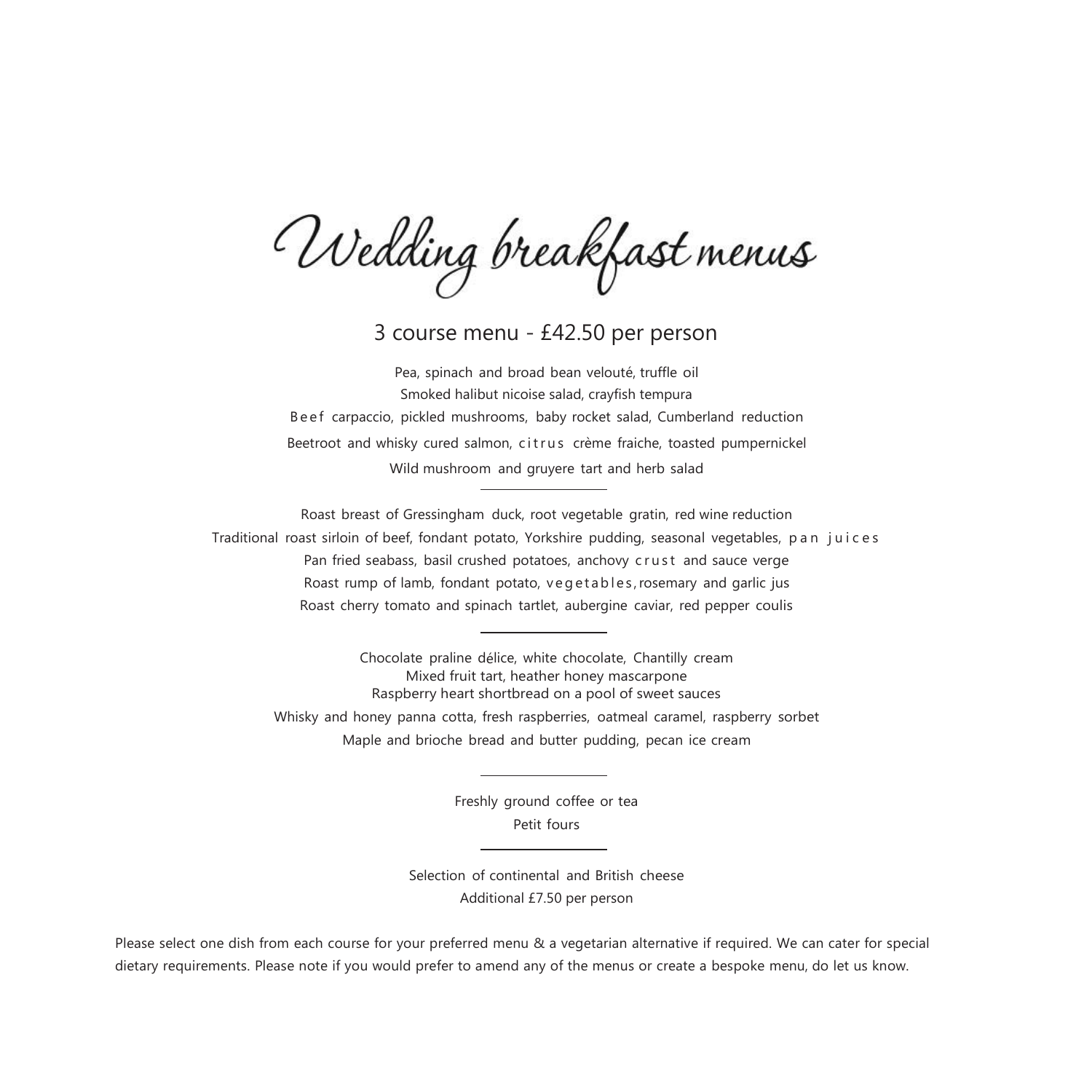Wedding breakfast menus

3 course menu - £52.50 per person

Velouté of wild mushrooms, truffle oil Dressed crab, cucumber and watermelon salad, dill dressing Chicken livers and foie gras parfait, baby figs, carrot marmalade, toasted brioche Scallop ceviche Goats cheese and thyme gratin, beetroot carpaccio, pickled walnuts, rocket pesto

Beef wellington, chateau potato, seasonal vegetables, claret jus Pistachio crusted venison loin, confit beets, squash puree, kale, Slow gin reduction Roast rack of English lamb, chateau potato, ratatouille, Madeira jus Fillet of halibut, chowder of mussels, surf clams, tomatoes, wilted greens and basil oil Asparagus, stem broccoli and Dunsrye blue tart tatin, pea shoot salad, pea and mint hollandaise

Dark chocolate and pistachio marquise, pistachio ice cream, raspberry coulis Strawberry and kiwi pannacotta, lime marinated strawberries, vanilla madeleine's Glazed orange and saffron tart, vanilla mascarpone, nectarine syrup Pink champagne mousse, champagne and pomegranate jelly Iced cinnamon parfait, apple and sultana compote, caramel custard and cinnamon doughnut

> Freshly ground coffee or tea Petit fours

Selection of continental and British cheese Additional £7.50 per person

Please select one dish from each course for your preferred menu & a vegetarian alternative if required. We can cater for special dietary requirements. Please note if you would prefer to amend any of the menus or create a bespoke menu, do let us know.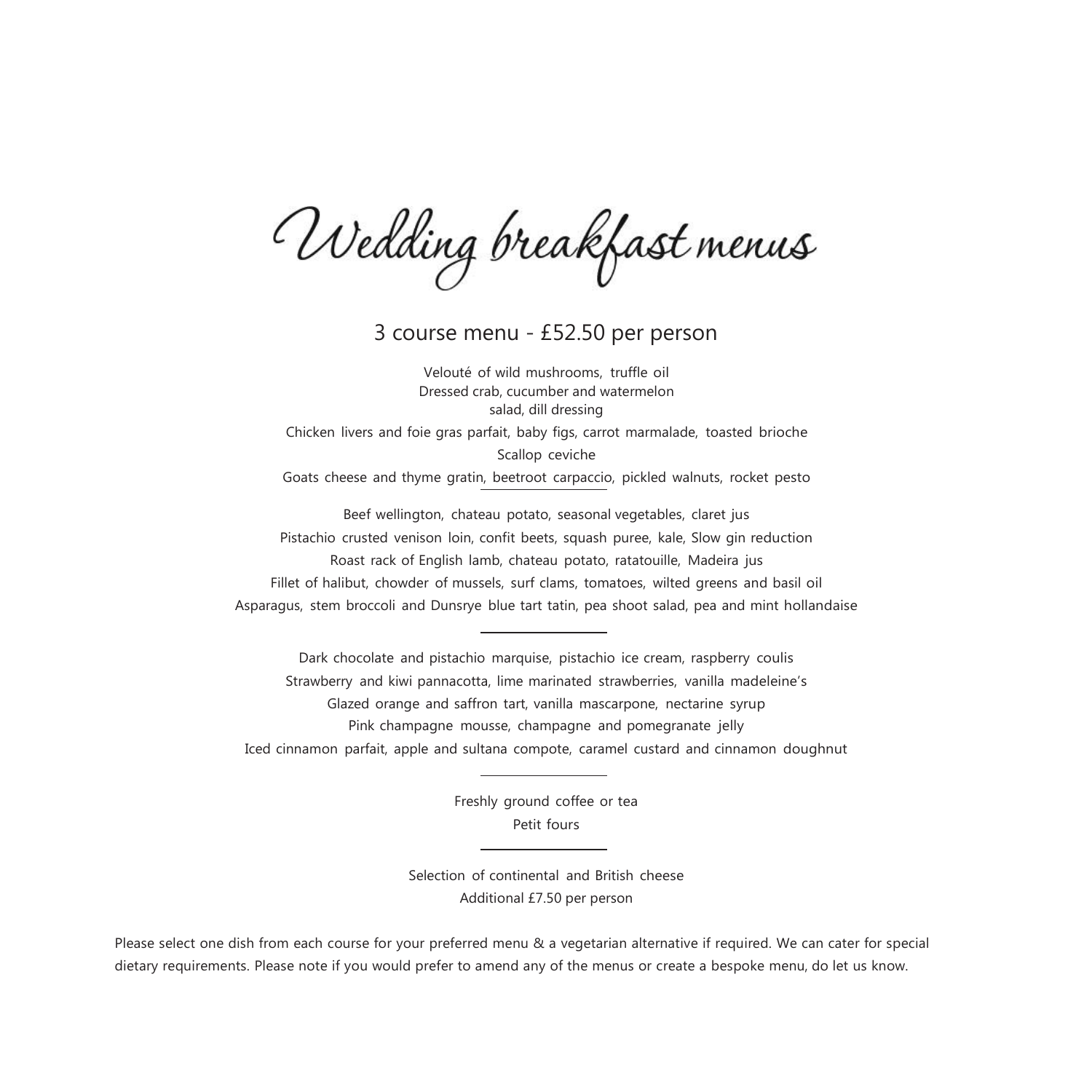Evening Buffets

We advise that a minimum of 75% of total guests are catered for.

Option 1 - £6.50 per person

Selection of bacon and sausage rolls (vegetarian alternative available on request)

Option 2 - £14.50 per person

Selection of sandwiches Chicken satay Sausage rolls Mini quiches Roast red peppers & halloumi skewers

Option 3 - £17.50 per person

Selection of sandwiches Chicken drumsticks, BBQ sauce Mini pork pies, Branston pickle Mushroom and baby spinach tartlets Sausage rolls Roast red peppers & halloumi skewers Breaded plaice goujons, tartare sauce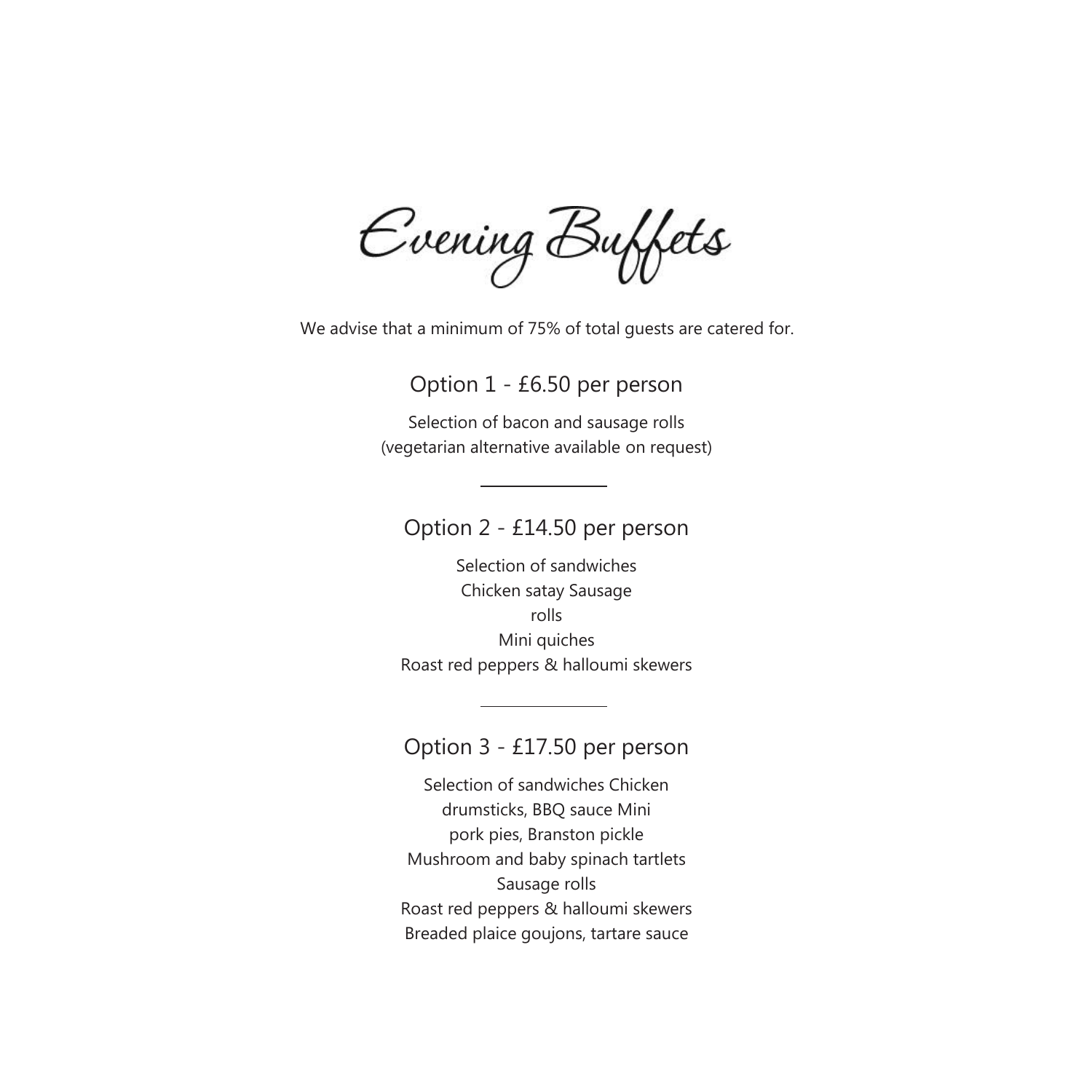| Venue Decorator         | Mulberry Events                | 01323 502145 |
|-------------------------|--------------------------------|--------------|
| <b>Wedding Dresses</b>  | <b>Emily Grave Bridal</b>      | 01342 323233 |
| Photographer            | Simon Stewart Photography      | 01342 323233 |
| Car Hire                | Weaver family limousines       | 07747766749  |
| <b>Travel Agent</b>     | Debbie Hammond Designer Travel | 01323 844630 |
| Toastmaster             | <b>Barry Sims</b>              | 07704463286  |
| Car Hire                | <b>Paladins Classic Cars</b>   | 01825 733660 |
| DJ                      | <b>Tyrone Power</b>            | 07594 838083 |
| Coach Hire              | <b>Empress Coaches</b>         | 01424 430621 |
| Car Hire                | Deluxe Wedding Hire            | 07757 965435 |
| <b>Wedding Rings</b>    | Smooch Rings                   | 01895 825900 |
| Florist                 | <b>Blooming Marvellous</b>     | 01580 388934 |
| Photobooth              | <b>TC Photobooths</b>          | 01795428021  |
| Florist                 | <b>Classic Flowers</b>         | 07736 592918 |
| Magician                | Paul Fowler Magic              | 07921 868555 |
| Photographer            | Matthew Page Photography       | 07966 793557 |
| Stationer               | Kardelicious                   | 01323 893941 |
| Prosecco Van            | Frizzecco                      | 07962 307539 |
| Venue Decorator         | With Love Events               | 01732 647015 |
| <b>Financial Advice</b> | <b>BP Wealth Management</b>    | 07740 422202 |
| <b>Wedding Planner</b>  | Best Day Ever Wedding Planning | 07734 425692 |
| Videographer            | AJ Brothwell Videography       | 078601 17971 |
| Cake Artist             | Willowcakes                    | 07949937574  |
| Make-up Artist          | Stephanie Emma                 | 077095 55973 |
| Venue Decorator         | Amanda Jane                    | 07787972388  |
| Photographer            | <b>Andrew Moore</b>            | 07919090173  |
| Florist                 | Pipers                         | 01732 867174 |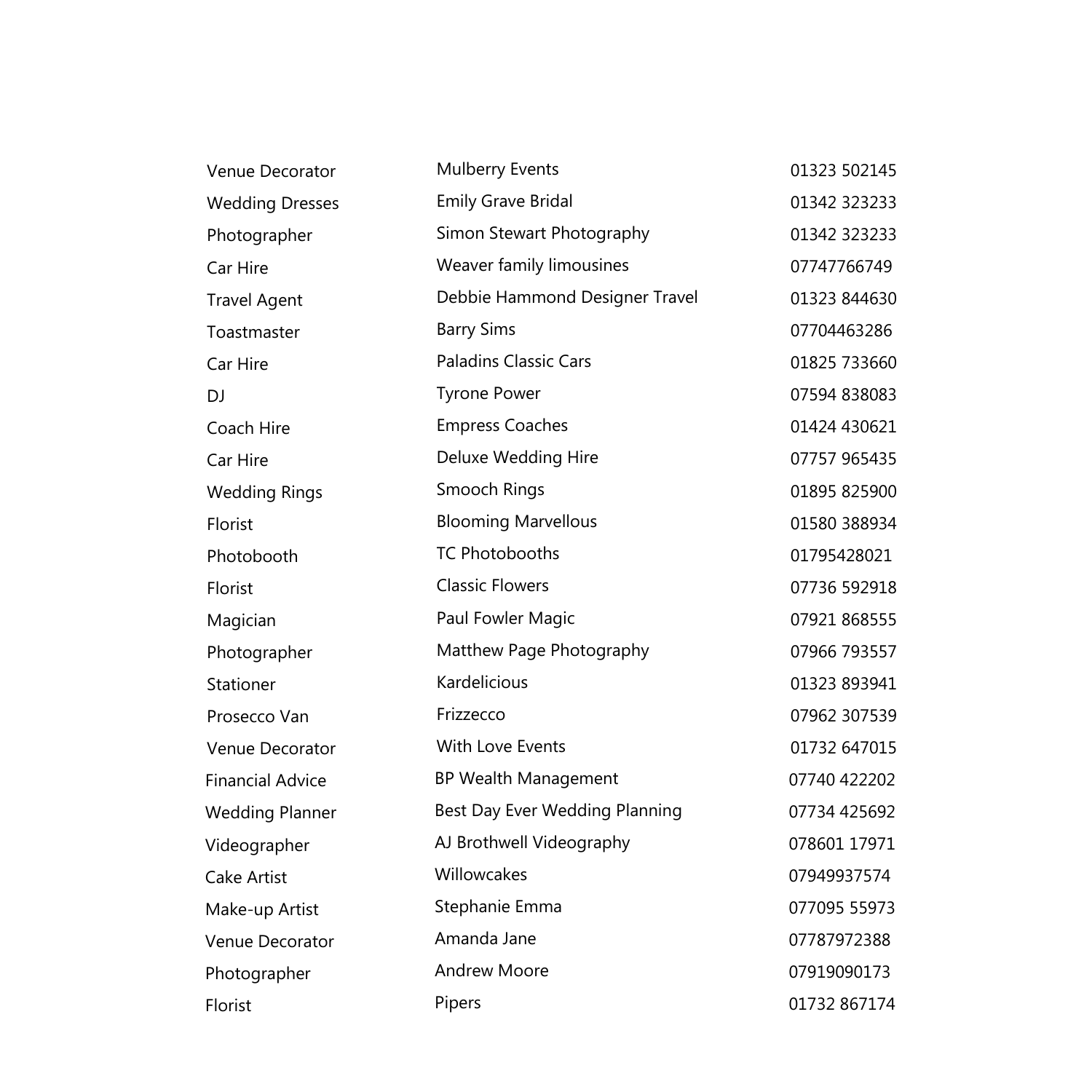#### 1. General

1.1 In this Contract (unless the contract otherwise requires), the following words shall have the following meanings:

"Appendix" means the appendix attached hereto which sets out specific details of the Event;

"Client" means the company, firm, body, agent or person booking the Event; "Conditions" means these terms and conditions which apply to all event bookings at the Hotel;

"Contract" means these Conditions and the Appendix;

**"**Event" means the event (including, but not limited to, the accommodation, services and other Facilities) booked by the Client, further details of which are set out in the Appendix;

"Wedding Co-coordinator" means the Hotel's Wedding Co-coordinator from time

to time;

"Hotel" means Good Hotel Management trading as Hever Hotel.

"Minimum Guaranteed Number" means the number of guests/delegates for the Accommodation and/or Event per day as specified in the Appendix; "Price" means the price specified in the Appendix; and

"Revenue" means the revenue anticipated by the Hotel in respect of the Event and any other facility or service which has been booked by the Client in connection with the Event, including an estimate by the Hotel for beverage consumption during the Event.

1.2 This Contract is created upon the Hotel accepting the Client's confirmation of Event booking and issuing the Contract to the Client for signature.

1.3 The Conditions shall prevail over any other terms and conditions (whether or not inconsistent with these Conditions) and whether such conditions are in writing or are implied by custom, practice or course of dealing. For the avoidance of doubt, these Conditions shall also prevail over any other conditions previously published by the Hotel in respect of event bookings. 2. Event numbers and guest/delegate details

2.1 The Client shall confirm final numbers for the Event to the Wedding Co-coordinator no later than four weeks prior to commencement of the Event.

If final numbers are less than that permitted under clauses 2.2 and 2.3, then a cancellation charge will apply. If final numbers increase over that previously communicated to the Wedding Co-coordinator, the Client will be charged accordingly.

2.2 The Minimum Guaranteed Number must be agreed with the Wedding Co-coordinator and will be detailed in the contract.

2.3 Should the number of delegates/guests attending the Event significantly increase or decrease then the Hotel reserves the right (upon providing at least three working days' notice to the Client) to provide alternative accommodation and space of an appropriate size for the Event.

2.4 The Client shall provide the Wedding Co-coordinator with a written

### 3. Room availability

3.1 Bedroom accommodation is available from 15.00 on the day of arrival and must be vacated by 11.00 on the day of departure, unless specific alternative arrangements have been agreed with the Hotel. Extension beyond these times shall entitle the Hotel to impose additional charges.

3.2 Other rooms booked for the Event are available from the times specified in the Appendix and any extension beyond these times shall entitle the Hotel to impose additional charges.

3.3 In the unlikely circumstances that the Hotel does not have the number and types of rooms available at the Hotel on the dates required for the Event, the Hotel reserves the right (without liability) to relocate the Event to an alternative Hotel of a similar standard in the same locality.

3.4 If a particular room which has been booked by the Client is unavailable at the Hotel on the required dates, the Hotel reserves the right (without liability) to relocate the client to an alternative room of a similar standard within the same Hotel.

3.5 Any reasonable expenses incurred for relocation shall be borne by the Hotel. The acceptance of this obligation (which will not release the Client of the obligation to pay the Hotel the relevant charges) shall be in lieu of all other liabilities or obligations.

3.6 The Hotel reserves the right to accept more than one event on a particular day. If the Client wishes to obtain exclusive use of the Hotel for their Event, this may be arranged for an additional charge.

4. Cancellation

4.1 By the Hotel:

The Hotel reserves the right to cancel the Event (or any part thereof) if:

4.1.1 the Client fails to adhere to any of these Conditions;

4.1.2 in the opinion of the Hotel, there has been a significant change in the Client's contracted booking (e.g. reduction in days/accommodation);

4.1.3 the Client is insolvent or the Hotel has reasonable grounds for anticipating the same;

4.1.4 the Hotel is not satisfied with the client's credit status;

4.1.5 in the opinion of the Hotel, the Event might prejudice the reputation of the Hotel;

4.1.6 if the Hotel, or any part of it, is closed or damaged due to circumstances beyond it's reasonable control; or

4.1.7 the Hotel is requested to cancel the Event by any government or other authority.

4.2 By the Client:

In this clause 4.2, the Event will be considered "Cancelled" by the Hotel when a Client, by written notification to the Wedding Co-coordinator:

4.2.1 cancels or postpones the entire Event;

4.2.2 cancels or postpones any element of the Event;

4.2.3 reduces the number of guests below that permitted in clauses 2.2 and 2.3; or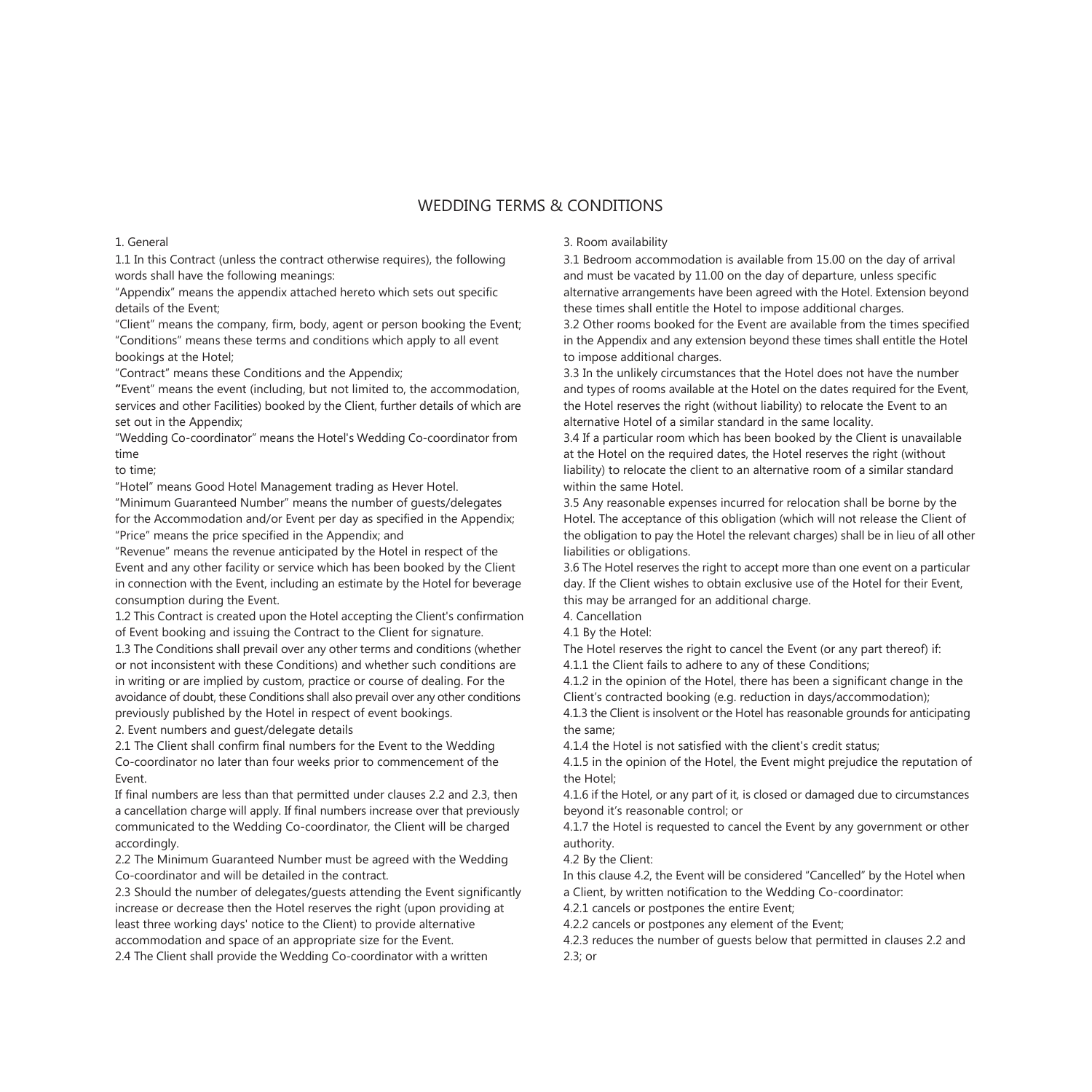4.2.4 reduces the duration of the Event as a result of which the contracted value is reduced.

4.3 If an Event is Cancelled, the Hotel shall have the right to impose a

cancellation charge which shall be calculated as a percentage of the Revenue as detailed below.

4.4 Timing of Cancellation % of Revenue

Excess of 24 weeks prior 50%

24-16 weeks prior 75%

Less than 16 weeks 100%

4.5 The Hotel will make every effort to re-sell to another client the accommodation, function rooms, services and other facilities booked in connection with the Event and a proportional reduction in the Cancellation Charge will be made if the Hotel is successful.

4.6 If a Cancellation Charge is due, any deposit will be held until the original Event dates have passed and an assessment of the charges can be made by the Hotel and the deposit offset against the Cancellation Charge.

4.7 Any guests or delegates who do not arrive or depart early will be charged at 100% of their respective Revenue.

4.8 The Hotel suggests The Client obtains suitable Event Insurance.

5. Payment terms and credit accounts

5.1 The Hotel reserves the right to amend the Price upon written notice to the Client in order to reflect any change in cost beyond the reasonable control of the Hotel (including but not limited to changes in VAT and import / export duties).

5.2 The Client shall make all payments due under the Contract in Pounds Sterling and within 28 days of the date of the relevant invoice or request for payment.

5.3 The Client may choose to take advantage of The Hotel's payment plan whereby payments shall be made in instalments as detailed below: Deposit to confirm booking: £1,000

3 months prior to date of wedding 50%

4 weeks prior to date of wedding Final Balance

5.3.1 If making payment in this way the Client accepts that all payments made to the Hotel under this scheme are nontransferable and nonrefundable. 5.4 If the Client chooses not to take advantage of the above payment schedule

then the following payment terms shall apply:

5.4.1 The Client shall pay to the Hotel a deposit of 20% of the Revenue at the time of confirming the Event booking or £1,000, whichever is greater. This deposit shall be paid by credit/debit card or personal cheque. Any other form of payment shall be accepted entirely at the discretion of The Hotel.

5.4.2 The Client shall pay the balance and any additional cost incurred by the Hotel in connection with the Event at least 28 days before the date of the Event.

5.4.3 The Client shall provide the Hotel with credit card details at least 28 days before the Event to cover the cost of any additional charges that may be incurred.

5.5 Should the Revenue of the Event increase after the initial deposit has

been paid, the Hotel may request an additional deposit be paid prior to the Event.

5.6 If the Client fails to pay any amount due under the Contract on the due date the Hotel may charge interest at an annual rate of 2% above the base rate for the time being for the period from the due date up to and including the date of receipt (whether before or after judgement).

5.7 The Client shall notify the Hotel of any disputed amounts within 5 working days of the date of the invoice or request for payment. The Client shall pay the undisputed amount within 14 days of the date of the invoice. The disputed amount may be withheld until the dispute is resolved but shall bear interest as set out in clause 5.9 if found to be due.

5.8 All payments by the Client to the Hotel shall be made without deduction or set off.

5.9 Invoices shall be sent to the address and be marked for the attention of the person as detailed in the Appendix. The Client shall notify the Hotel of any change to the billing address or addressee as soon as reasonably practicable

6. Outside and third party contractors

6.1 The Hotel reserves the right to refuse any external entertainment, services or activities that the Client may have arranged and does not accept any liability for the acts or omissions of any party employed by the Client in connection with the Event.

6.2 The Client shall (and shall procure that all third parties employed by the Client) comply at all times with all regulations (whether statutory or otherwise), the Hotel's rules and regulations and any reasonable requests of the Hotel. 6.3 The Client shall ensure that these Conditions are brought to the attention of all third parties employed in connection with the Event. 7. Licenses

7.1 The Hotel shall be responsible for applying for any additional licenses, consents and permits required in connection with the Event, provided the Client gives sufficient notice of their exact requirements to allow such applications to take place and the Client meets the reasonable costs associated with such application. The Client shall not be entitled to cancel or postpone the Event on the basis of an unsuccessful application.

7.2 The Client shall (and shall procure that all third parties employed by the Client) comply with the terms of all licenses, consents and permits (including any conditions attached thereto) and any decision or recommendation by the licensing officer or other licensing or entertainment authority. 8. Security

8.1 Unless specific security arrangements are made with the Hotel, the Hotel accepts no responsibility or liability for any loss or damage to property of the Client, delegates/guests or any third parties employed by the Client beyond that provided for in the Hotel Proprietors' Act 1956 (as may be amended). The Client should note that some Event rooms are not capable of being locked and that the Client shall be responsible for informing its delegates/guests of this prior to the Event and for taking all reasonable security measures. 8.2 Security can be arranged by the Hotel with adequate prior notice at an additional charge.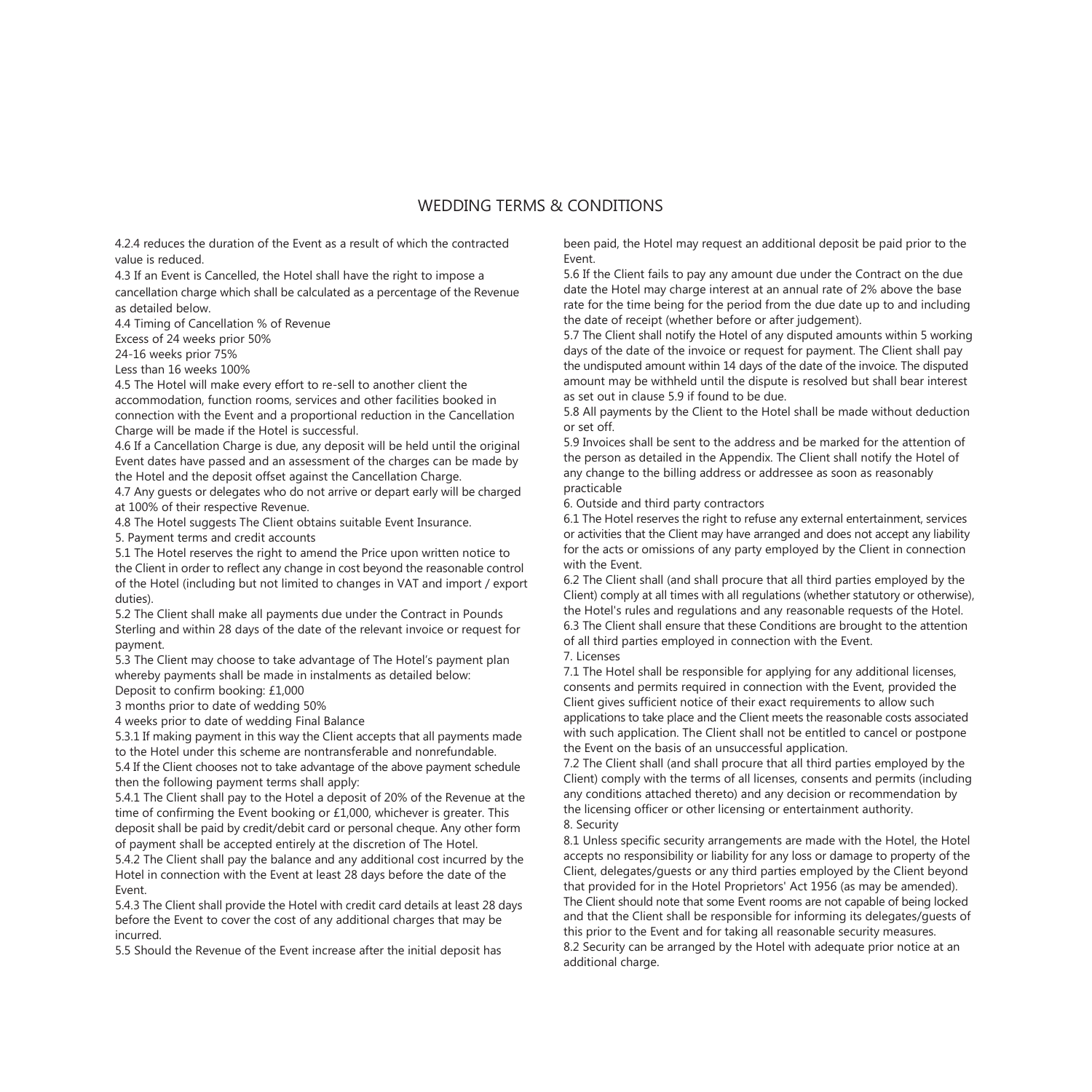#### 9. Fire health & safety

9.1 The Client shall (and shall procure that all third parties employed by the client) comply at all times with all fire, electrical, health and safety regulations (whether statutory or otherwise) including (but not limited to) the Fire Precautions Act 1971 (as may be amended).

9.2 The Client shall ensure that any materials brought into the Hotel (e.g. stage sets) are so far as possible made of non-flammable materials, that fire exits are kept clear at all times, and where a fire exit sign will be obscured, the Client shall ensure that appropriate temporary signs are erected. 9.3 All electrical contractors must be NICEICI, EEA or IEE registered and the Client shall provide the Hotel with written evidence of this if so requested by the Hotel.

9.4 The Client shall provide the Hotel with a list of names of all visiting contractors and third parties if so requested by the Hotel.

9.5 The Hotel reserves the right to evacuate the Hotel in the event of a Fire Alarm or other emergency irrespective of whether it is a genuine emergency or not, in order to protect all guests and staff and in this event, does not accept any liability for any consequent delay to the Event.

9.6 The Client shall obtain the prior written approval from the Hotel and any public authority (where necessary) if it (or any third party employed by it) wishes to fix items to the walls, floors and ceilings or to use smoke machines, lasers, fireworks, cracked oil, dry ice or any form of pyrotechnic.

9.7 No Smoke Machines, Haze Machines or Indoor Fireworks may be used at any indoor event that is held at Hever Hotel - this is due to fire alarm systems in place.

9.8 If a smoke or fire ritual is required to be performed as part of a ceremonial procedure, this of course is not applicable to point 9.7. However, this needs to be managed by the supplier of the equipment.

10. Liability

10.1 Subject to clause 10.3 below, the Hotel is not liable to the Client in contract, tort (including negligence or breach of statutory duty) misrepresentation or otherwise for any of the following losses or damages, whether direct or indirect, and even if such losses and/or damages were foreseen, foreseeable or known, or the Hotel was advised of the possibility of them in advance:

10.1.1 loss of business opportunity;

10.1.2 loss of anticipated savings;

10.1.3 loss of goodwill; or

10.1.4 any indirect, special or consequential loss or damage howsoever caused. 10.2 The entire liability of the Hotel under or in connection with the contract whether for negligence, breach of contract, misrepresentation or otherwise. is limited in respect of each event or series of connected events to the Price. 10.3 Nothing in this Contract shall operate to exclude or restrict either party's liability for:

10.3.1 death or personal injury resulting from negligence; or

10.3.2 fraud or deceit.

10.4 The Client shall indemnify and keep indemnified the Hotel from and against all claims, actions, damages, liabilities and costs (including professional fees) arising out of the acts or omissions of the Client or any guest/delegate of or third party employed by the Client, save to the extent that any such claim arises as a result of the negligence of the Hotel, its employees or agents. 11. Force majeure

11.1 In this clause 11, "Force Majeure Event" means any circumstance beyond the control of the Hotel including, but not limited to acts of God, fire, explosion, adverse weather conditions, flood, earthquake, terrorism, riot, civil commotion, war, hostilities, strikes, work stoppages, slow-downs or other industrial disputes, accidents, riots or civil disturbances, acts of government, lack of power and delays by suppliers or materials shortages but, for the avoidance of doubt, nothing shall excuse the Client from any payment obligations under the Contract.

11.2 If the Hotel is prevented or hindered from hosting the Event by a Force Majeure Event, the Hotel may, at its sole option, and without being liable for any loss or damage suffered by the Client or guests/delegates of or any third party employed by the Client re-locate the Event to another hotel in the same locality, or terminate the Contract forthwith by giving notice to that effect to the Client.

#### 12. General

12.1 Should any guests of or third parties employed by the Client behave in a manner that is considered unacceptable to the Hotel, the Hotel reserves the right to remove such party from the premises and/or terminate the Contract. In this event, no monies will be refunded to the Client. 12.2 The Client shall pay for the cost of repairing any damage caused to the property, contents or grounds of the Hotel by the Client or its guests. The

Hotel reserves the right to charge a security deposit to protect against any such damage. 12.3 The Client shall not (and shall ensure that all guests and third parties

employed do not) use the name, logo or any details of the Hotel for any matter, or permit external food or beverage to be brought into the Hotel without the prior written approval of the Hotel.

12.4 The Client shall not (and shall ensure that all guests/delegates and third parties do not) permit any goods, services or any other matter capable of being sold (including, but not limited to, tickets) to be sold within the Hotel's premises without the prior written approval of the Hotel and any public authority (where necessary).

12.5 If any provision of this Contract is found by any court or administrative body of competent jurisdiction to be invalid or unenforceable, such invalidity or unenforceability shall not affect the other provisions of this Contract, which shall remain in full force and effect.

12.6 If any provision of this Contract is so found to be invalid or unenforceable but would cease to be invalid or unenforceable if some part of the provision were deleted, the provision in question shall apply with such modification as may be necessary to make it valid & enforceable.

12.7 A person who is not party to this Contract shall have no rights under the Contracts (Rights of Third Parties) Act 1999 to enforce any term of this Contract. The clause does not affect any right or remedy of any person which exists or is available otherwise than pursuant to that Act.